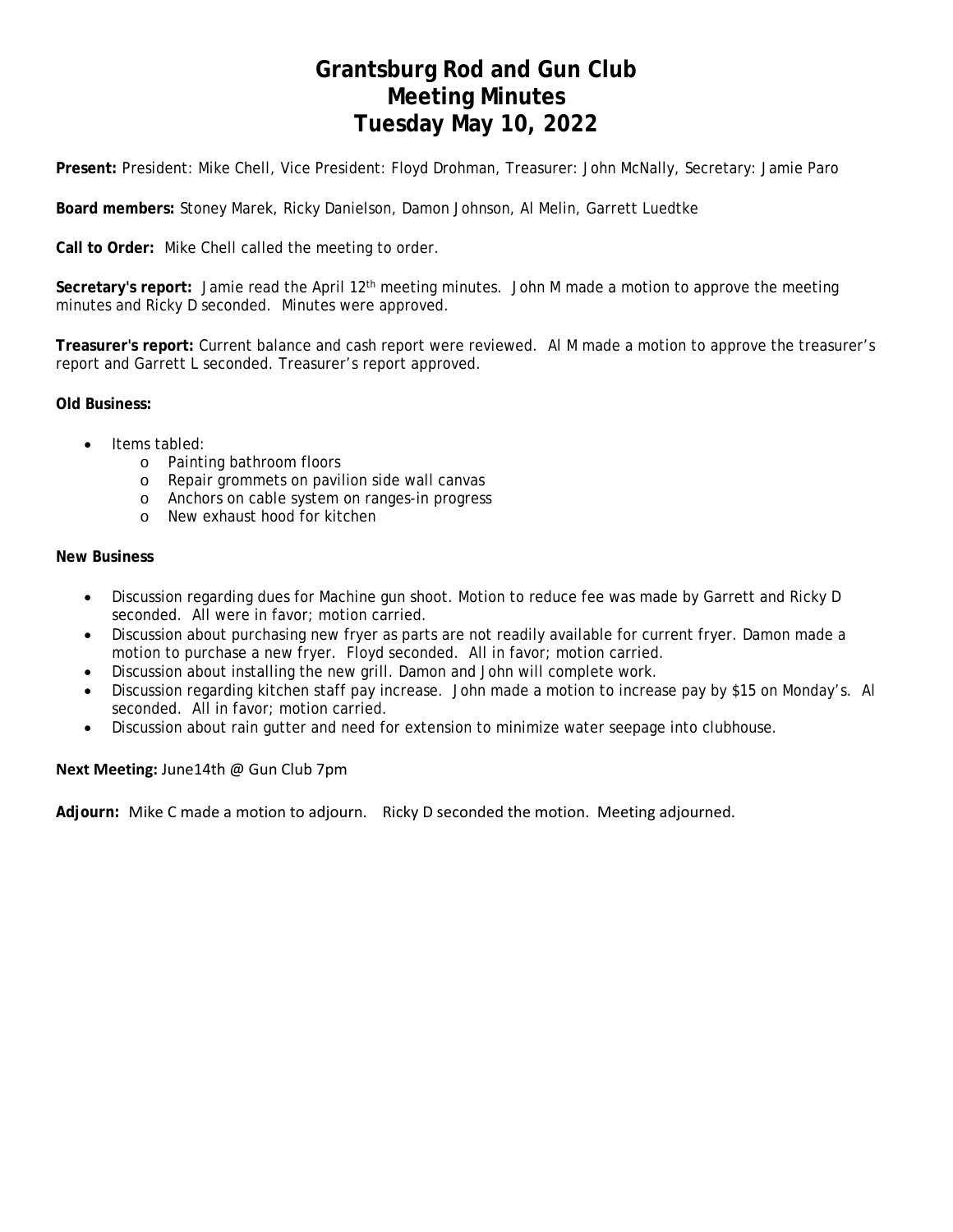# **Grantsburg Rod and Gun Club Meeting Minutes Tuesday April 12, 2022**

**Present:** President: Mike Chell, Vice President: Floyd Drohman, Treasurer: John McNally, Secretary: Jamie Paro

### **Board members:** Stoney Marek, Ricky Danielson, Damon Johnson, Al Melin

**Call to Order:** Mike Chell called the meeting to order.

**Secretary's report:** Jamie read the March 8th meeting minutes. Ricky D made a motion to approve the meeting minutes and Damon J seconded. Minutes were approved.

**Treasurer's report:** Current balance and cash report were reviewed. Ricky D made a motion to approve the treasurer's report and Al M seconded. Treasurer's report approved.

### **Old Business:**

- Items tabled:
	- o Painting bathroom floors
	- o Moving thrower in house 1 to house 2 or 3
	- o Repair grommets on pavilion side wall
	- o Discussion regarding groundskeeper and rental manager position and the possibility of combining them into one position.
	- o Anchors on cable system on ranges
		- In process (2 complete)
	- o New Exhaust Hood in kitchen-Damon researching options
- Using Previous Skeet field for a dedicated 3-Gun / Training Range.
	- o Work on improving 250-yard project.
	- Adding playground or swing set for the club for the kids to use while at the club
- Follow up on Pine Tech membership dues
	- o John left a message with a contact a Pine Tech; will wait to see if they are still interested
	- o Floyd was able make contact and a payment was received.
- Security Camera update
	- o New camera installed
- Adding signage with photos to provide visual instruction for shooters on how to properly use metal targets

### **New Business**

- Members of the 3-Gun events came to meeting and requested some help with publicity with the 3-gun events (texts and emails). Mike J will send Jamie an email with events to include. Looking to expand course. Currently only have 2 stages, most clubs have 5 stages. Looking to expand to three stages by creating a jungle course in existing tree line. Seeking club house for April 23rd.
- Mike J provided and update on the youth .22 event. He will be limiting the shooting to 1 box per night. Discussion regarding raising price to \$5/night due to cost of ammo >\$10/box.
- Mike Chell provided an update about current shell inventory. Discussion about pricing for shells. Stoney made a motion to set the price at \$10/box. Al seconded the motion. All were in favor.
- Kitchen
	- o Menu/Pricing-discussion regarding pricing of food. Due to increase in food costs, menu items will increase in price. Beverage prices will remain the same as 2021 at this time.
	- o Discussion about bringing pizza back. This will help decrease the burger burden and offer more choices for members. John will purchase pizza oven.
	- o Staffing discussion. Will continue to have additional kitchen help as needed.
- Discussion regarding scorekeeper position and need to have someone on-site on trap night.
- Spring Clean-up Day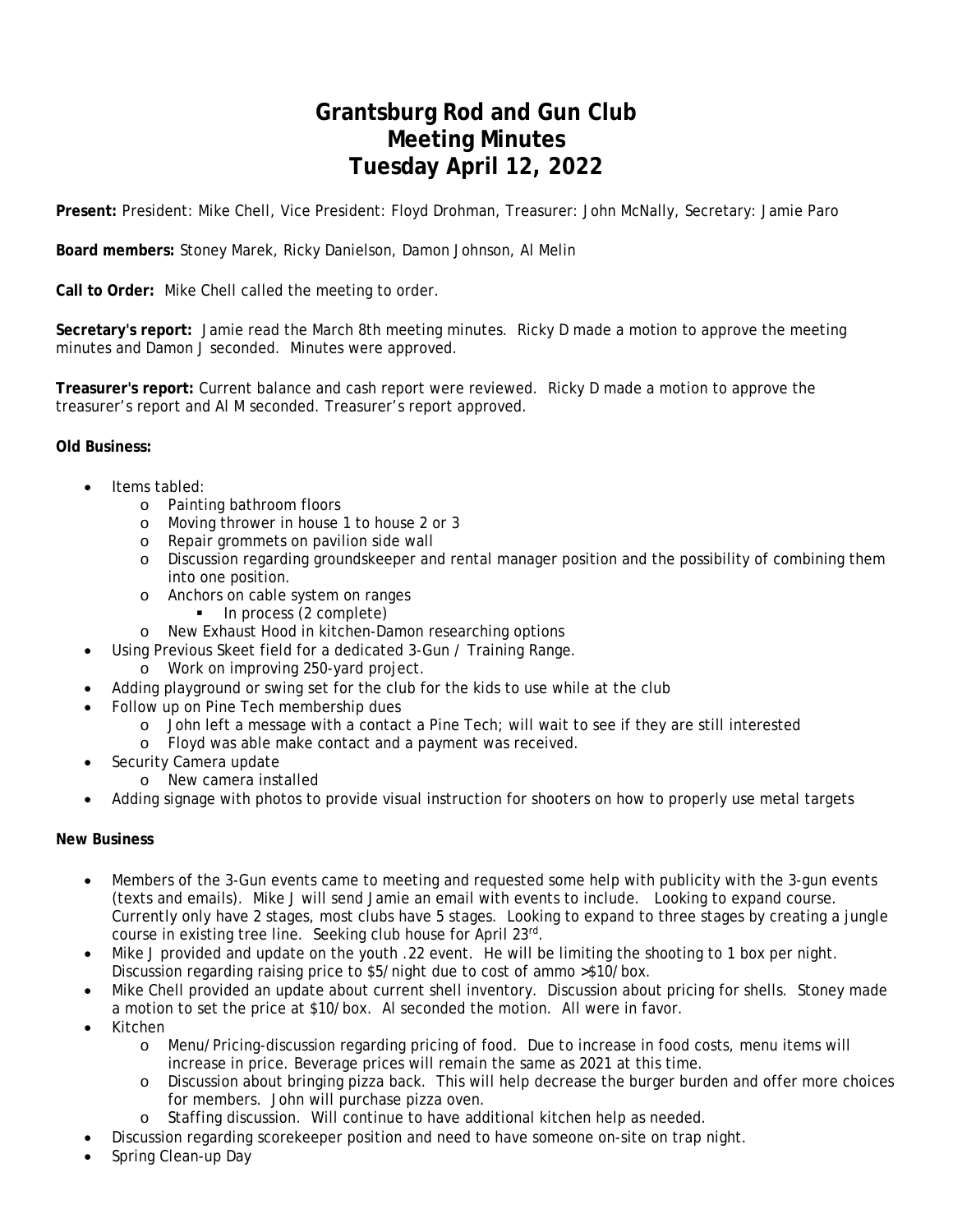- o Discussion about moving clean-up back due to weather. Re-Scheduled to 4/24 at 9am.
- o Jamie to send update via text
- 2022 Trap season-16<sup>th</sup> team signed up. New schedule is out. Jamie to send alert to members.
- Discussion about lawn care. Leonard is still interested if he can still ride the mower. Floyd will be trialing new method for weed management.

**Next Meeting:** May 10th @ Gun Club 7pm

**Adjourn:** Al M made a motion to adjourn. John M seconded the motion. Meeting adjourned.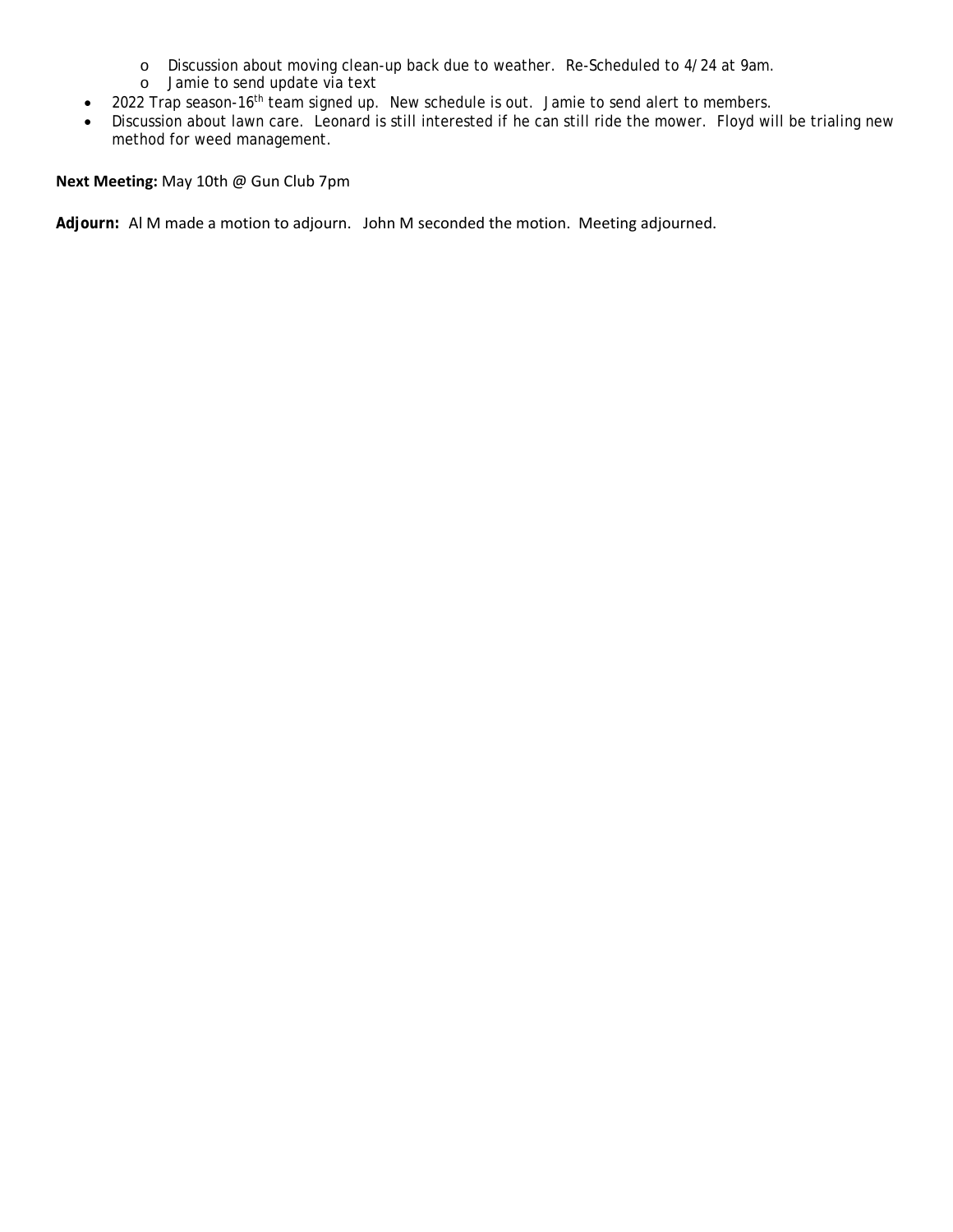# **Grantsburg Rod and Gun Club Meeting Minutes Tuesday March 8, 2022**

**Present:** President: Mike Chell, Vice President: Floyd Drohman, Treasurer: John McNally, Secretary: Jamie Paro

**Board members:** Stoney Marek, Garrett Luedke, Damon Johnson

**Call to Order:** Mike Chell called the meeting to order.

**Secretary's report:** Jamie read the February 8th meeting minutes. Garrett L made a motion to approve the meeting minutes and Floyd D seconded. Minutes were approved.

**Treasurer's report:** Current balance and cash report were reviewed. Jamie P made a motion to approve the treasurer's report and Floyd D seconded. Treasurer's report approved.

**Old Business:** 

- Items tabled until Spring:
	- o Painting bathroom floors
	- o Moving thrower in house 1 to house 2 or 3
	- o Repair grommets on pavilion side wall
	- o Discussion about having trap members pay for the full season verses a weekly fee-added to captain's meeting agenda
	- o Discussion regarding groundskeeper and rental manager position and the possibility of combining them into one position.
	- o Anchors on cable system on ranges
		- $\blacksquare$  In process (2 complete)
	- o Kitchen discussion
		- **Food options/Prices**
		- New Hood/Exhaust-Damon researching options
- Using Previous Skeet field for a dedicated 3-Gun / Training Range.
	- o Work on improving 250-yard project.
- Adding playground or swing set for the club for the kids to use while at the club
- Discussion about snow plowing
	- o Will pay Bill at end of season
- Follow up on Pine Tech membership dues
	- o John left a message with a contact a Pine Tech; will wait to see if they are still interested
- Security Camera update
	- o New camera installed

#### **New Business**

- Discussion regarding adding signage with photos to provide visual instruction for shooters on how to properly use metal targets
- Discussion to members to about planning to buy shells ahead of time as the club will likely not have shells available for sale during the season. Jamie will send out message to members.
- Mitch would like to change the October Rimfire date from October 9<sup>th</sup> to October 16<sup>th</sup>. All in agreement-Approved
- Discussion regarding the captain's meeting agenda
- Discussion about spring clean-up day-April 16th
- Discussion regarding youth trap season. Official season begins March 27<sup>th</sup>. Will have new shooter instruction on March 23rd.
- Visit from Josh Wyatt-Grantsburg School superintendent

Next Meeting: April 12<sup>th</sup> Gun club meeting @ Hummer's Rendezvous @ 7pm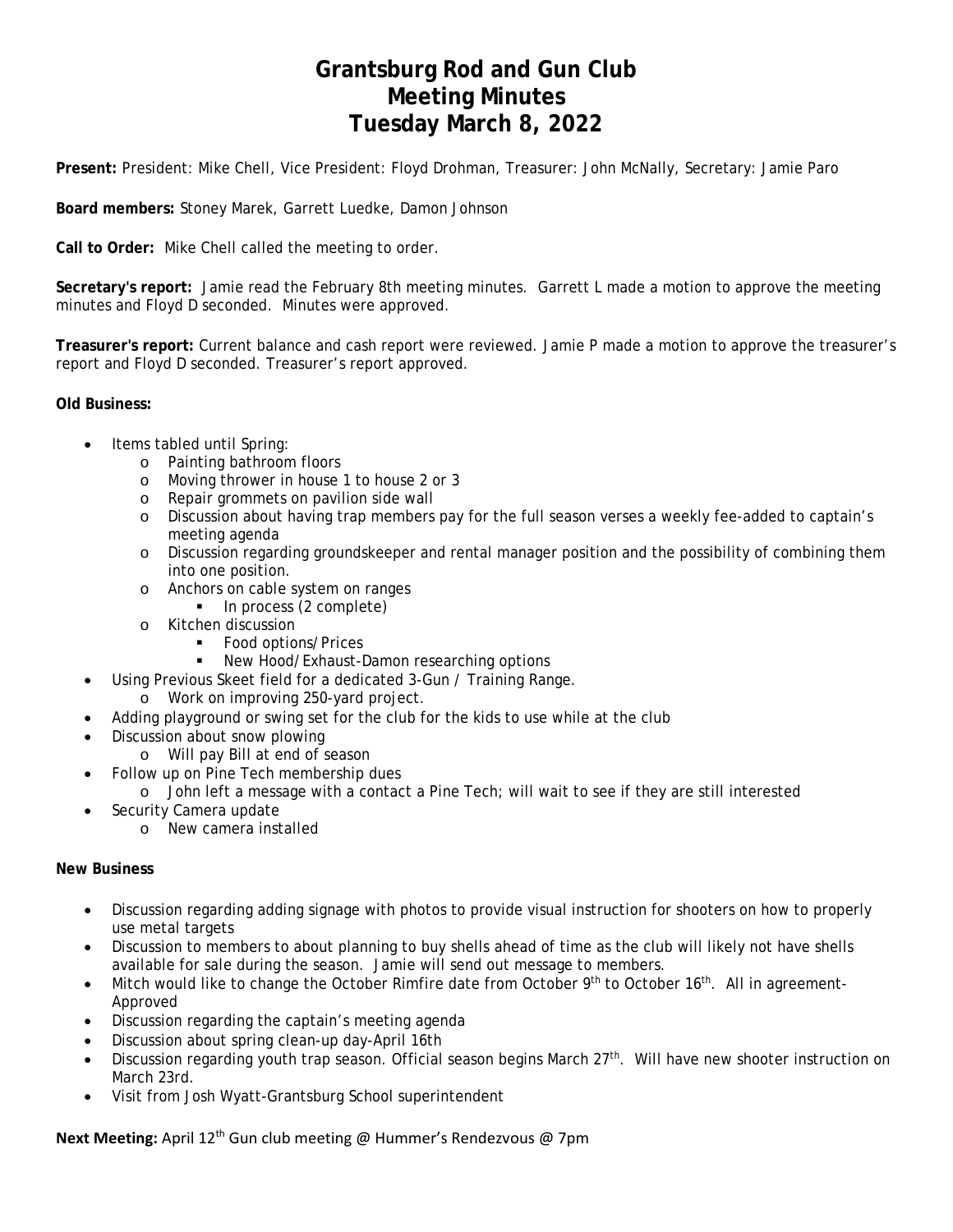Captain's meeting March  $14^{\text{th}}$  Hummer's Rendezvous @ 6:30pm

**Adjourn:** Damon J made a motion to adjourn. Stoney M seconded the motion. Meeting adjourned.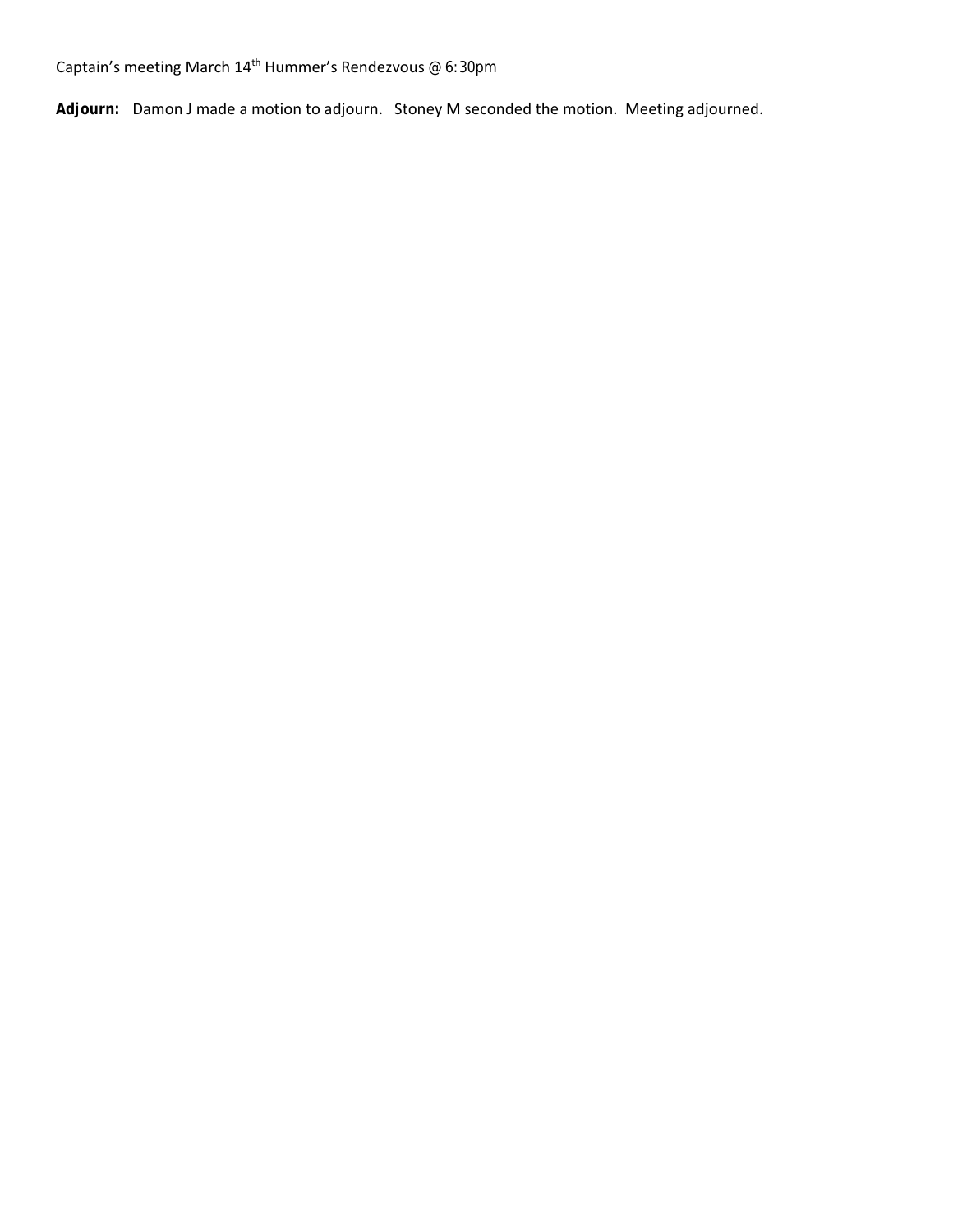# **Grantsburg Rod and Gun Club Meeting Minutes Tuesday February 8, 2022**

**Present:** President: Mike Chell, Vice President: Floyd Drohman, Treasurer: John McNally, Secretary: Jamie Paro

**Board members:** Alan Melin, Stoney Marek, Garrett Luedke, Damon Johnson, Ricky Danielson

**Call to Order:** Mike Chell called the meeting to order.

**Secretary's report:** Jamie read January 11th meeting minutes. Ricky D made a motion to approve the meeting minutes and Floyd D seconded. Minutes were approved.

**Treasurer's report:** Current balance and cash report were reviewed. Alan M made a motion to approve the treasurer's report and Stoney M seconded. Treasurer's report approved.

**Old Business:** 

- Items tabled until Spring:
	- o Painting bathroom floors
	- o Moving thrower in house 1 to house 2 or 3
	- o Repair grommets on pavilion side wall
	- o Discussion about having trap members pay for the full season verses a weekly fee
	- o Discussion regarding groundskeeper and rental manager position and the possibility of combining them into one position.
	- o Anchors on cable system on ranges
		- In process (2 complete)
	- o Kitchen discussion
		- **Food options/Prices**
		- **New Hood/Exhaust**
	- Anchors on cable system on ranges
		- o In process (2 complete)
- Using Previous Skeet field for a dedicated 3-Gun / Training Range.
	- o Work on improving 250-yard project.
- Adding playground or swing set for the club for the kids to use while at the club
- Discussion about ammo
	- o Still unable to acquire ammo for the club to sell.
	- o Damon to contact Coyland to see what options might be available
	- o Jamie to send out message to trap members to begin looking for their own ammo for the season as the club will only have a limited amount of shells available for sale.
- Discussion about snow plowing
	- o Will pay Bill at end of season
- Follow up on Pine Tech membership dues
	- o John had made some calls, but unable to reach correct person
	- o Floyd will attempt to fine correct person to contact
- Security Camera update
	- o Ricky reported that the camera batteries do not hold well during the cold weather. He will try installing cameras as weather warms.
- The Grantsburg Ice Fishing club approached the club about doing the March meat raffle. All were in agreement to allow the Fishing club to take March meat raffle.

#### **New Business**

 Jeff Demulling came from the Hudson youth skeet team. He is requesting access to the club for the youth shooters on Tuesday evenings for a 3 month season (April-July). Will keep fee at \$3.50/round for the season. Jeff also mentioned that he may have some potential funding sources to help with replacing equipment. Members in agreement.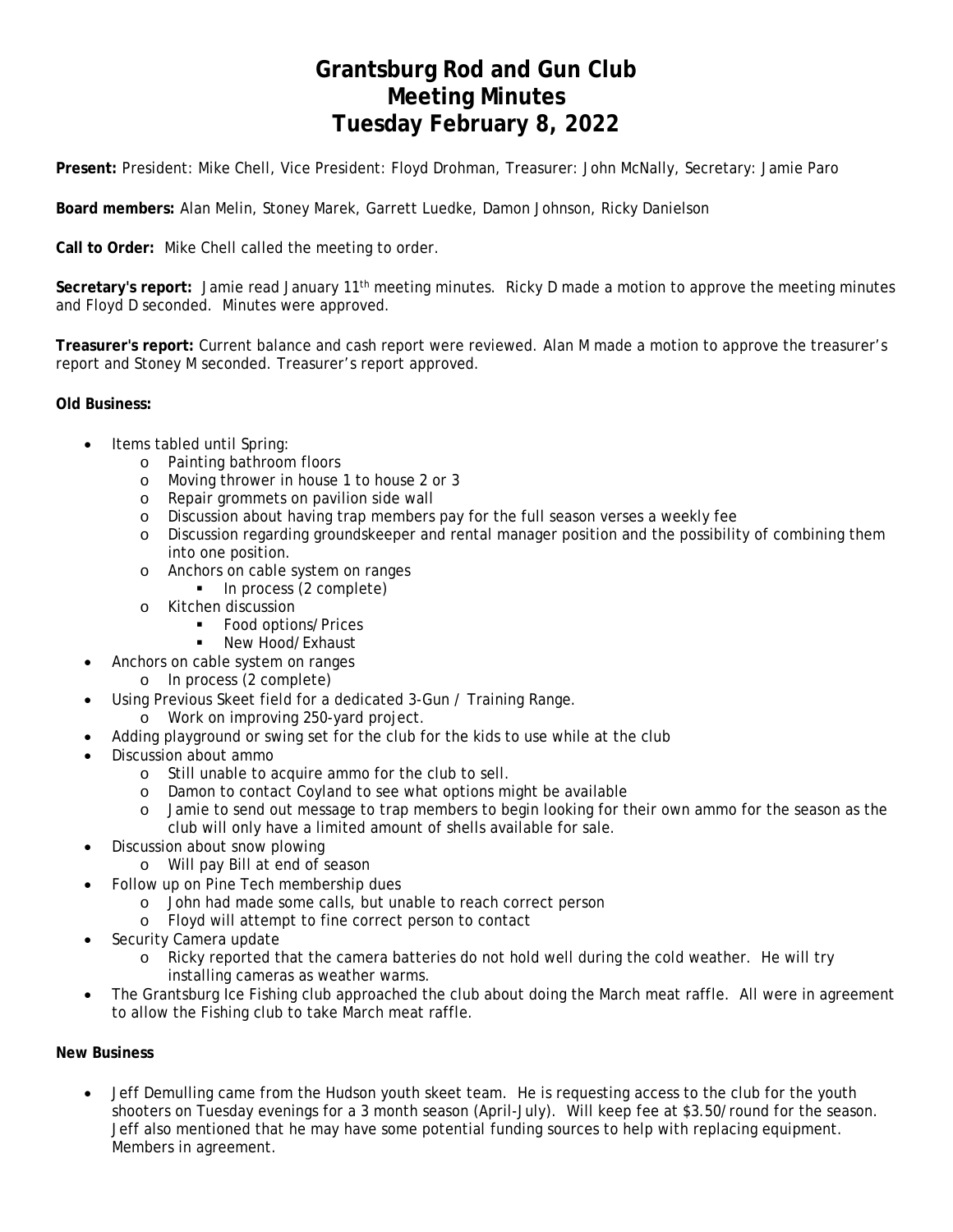- Discussion regarding Captain's meeting. Meeting set for March 14<sup>th</sup> at 6:30pm at Hummer's Rendezvous Event Center.
- Discussion about moving the annual membership to March-February instead of January-December. All in agreement.
- John proposed that we add signage with photos to provide visual instruction for shooters on how to properly use metal targets
- Member requested that events be added to web site so that they know when there are opportunities to help at the club. Will direct member to follow club calendar on web site. Will continue to send group messages regarding events.
- Discussion to members to about planning to buy shells ahead of time as the club will likely not have shells available for sale during the season. Jamie will send out message to members.

**Next Meeting:** March 8<sup>th</sup> club meeting @ Hummer's Rendezvous @ 7pm

Captain's meeting March  $14<sup>th</sup>$  Hummer's Rendezvous @ 6:30pm

**Adjourn:** Stoney M made a motion to adjourn. Garrett L seconded the motion. Meeting adjourned.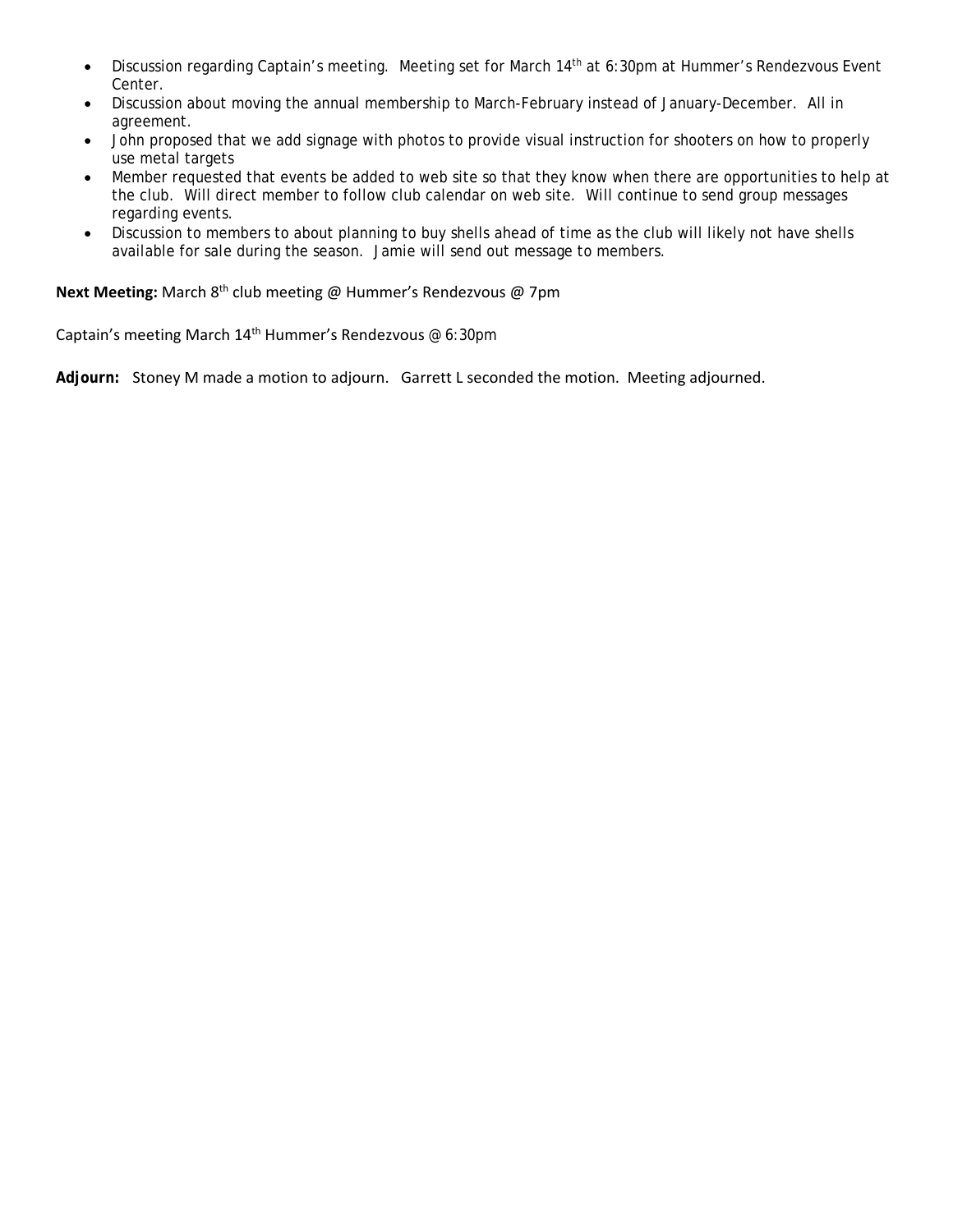# **Grantsburg Rod and Gun Club Meeting Minutes Tuesday January 11th, 2022**

**Present**: President: Mike Chell, Treasurer: John McNally VP: Floyd Drohman, Board members: Alan Melin, Garrett Luedke, Stoney Marek, Damon Johnson, Ricky Danielson, Guest Davey Chell and Rick Cunningham

**Call to Order:** Mike Chell called the meeting to order.

**Secretary's report:** John read November 9th meeting minutes. Alen made a motion to approve the meeting minutes and Damon seconded. Minutes were approved.

**Treasurer's report:** Current balance and cash report were reviewed. Garrett made a motion to approve the treasurer's report and Ricky seconded. Treasurer's report approved.

## **Old Business:**

- Items tabled until Spring:
	- o Painting bathroom floors
	- o Moving thrower in house 1 to house 2 or 3
	- o Repair grommets on pavilion side wall canvas‐no progress
	- o Discussion about having trap members pay for full season verses on a weekly basis
	- o Discussion regarding groundskeeper and rental manager's position and possibility of combining them into one position.
	- o Kitchen Discussion
		- **Food Options/Prices**
		- New hood/exhaust
- Anchors on cable system on ranges
	- o In process (2 complete)
- Adding playground/swing set for the club for the kids to use while at the club.
- Discussion about ammo. Currently have 55 case of 8's left. Will continue to look for 7.5 shells.
	- o Damon initiated discussion regarding Coyland's shells. Consensus is that shells will likely be hard to find this year. Members encouraged to continue to look for any available.
- Follow up on the Pine Tech membership dues
- Discussion about increasing .22 Rimfire stipend for Mitch
	- o John made a motion to increase stipend to \$100 at this time. Motion was seconded by Garrett all in favor.
- Discussion regarding security. John will look into options.
	- o Ricky will further the investigation into options and possibly run a couple trials.
- Discussion about snow plowing‐Bill will do plowing again for the season
	- o Contact Bill regarding payment for plowing.
- Discussion about allowing Grantsburg Ice Fishing club to have December meat raffle. All in agreement.
	- o Ice Fishing Club took January Meat Raffle.

## **New Business :**

- Dave Chell on behalf of Whitetails Unlimited discussed possible grants through Whitetails for either the security cameras or shells for the youth trap team. General consensus is the youth program is the best option for any grant money.
- Discussion regarding steel targets and potential problems with user's lack of knowledge and safety concerns.